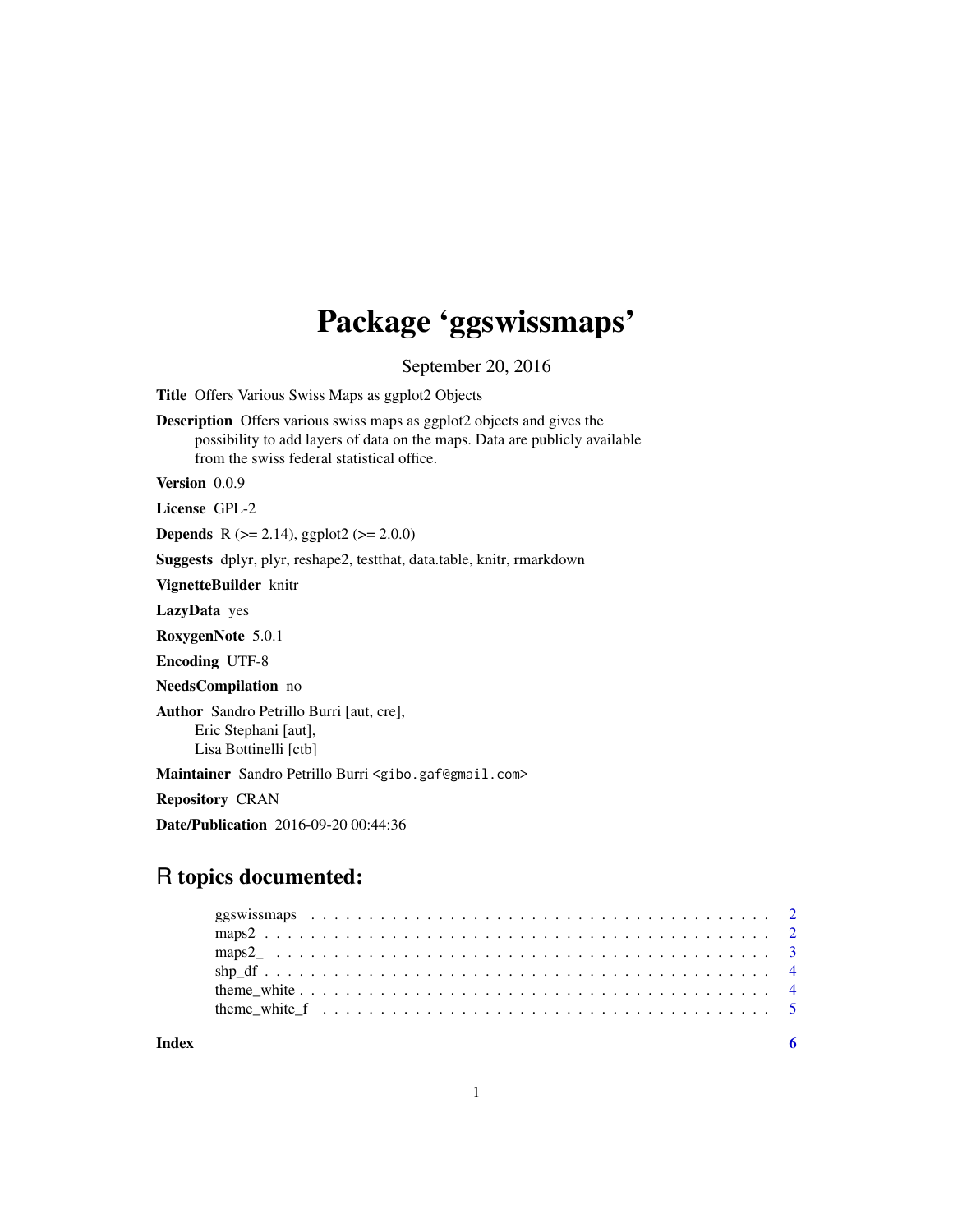<span id="page-1-0"></span>

#### Description

Offers various swiss maps as ggplot2 objects and gives the possibility to add layers of data on the maps. Data are publicly available from the swiss federal statistical office.

#### Details

There are only two objects in package ggswissmaps: theme\_white (for white background of ggplot2 objects) and maps (a list of 8 swiss maps).

maps2 *A list with 16 ggplot2 objects of swiss territory boundaries, at various levels.*

#### Description

Every element of the list is a ggplot2 graphic, corresponding to an element of shp\_df.

#### Format

A list with 16 data frames with swiss territory boundaries (at various levels).

#### Details

Columns are not all the same across data frames, but usually they have the following in common:

- long. Longitude coordinate  $(x)$
- lat. Latitude coordinate (y)
- group. A factor to be used to plot the polygons correctly (with ggplot2)

#### Source

```
http://www.bfs.admin.ch/bfs/portal/fr/index/dienstleistungen/geostat/datenbeschreibung.
html
```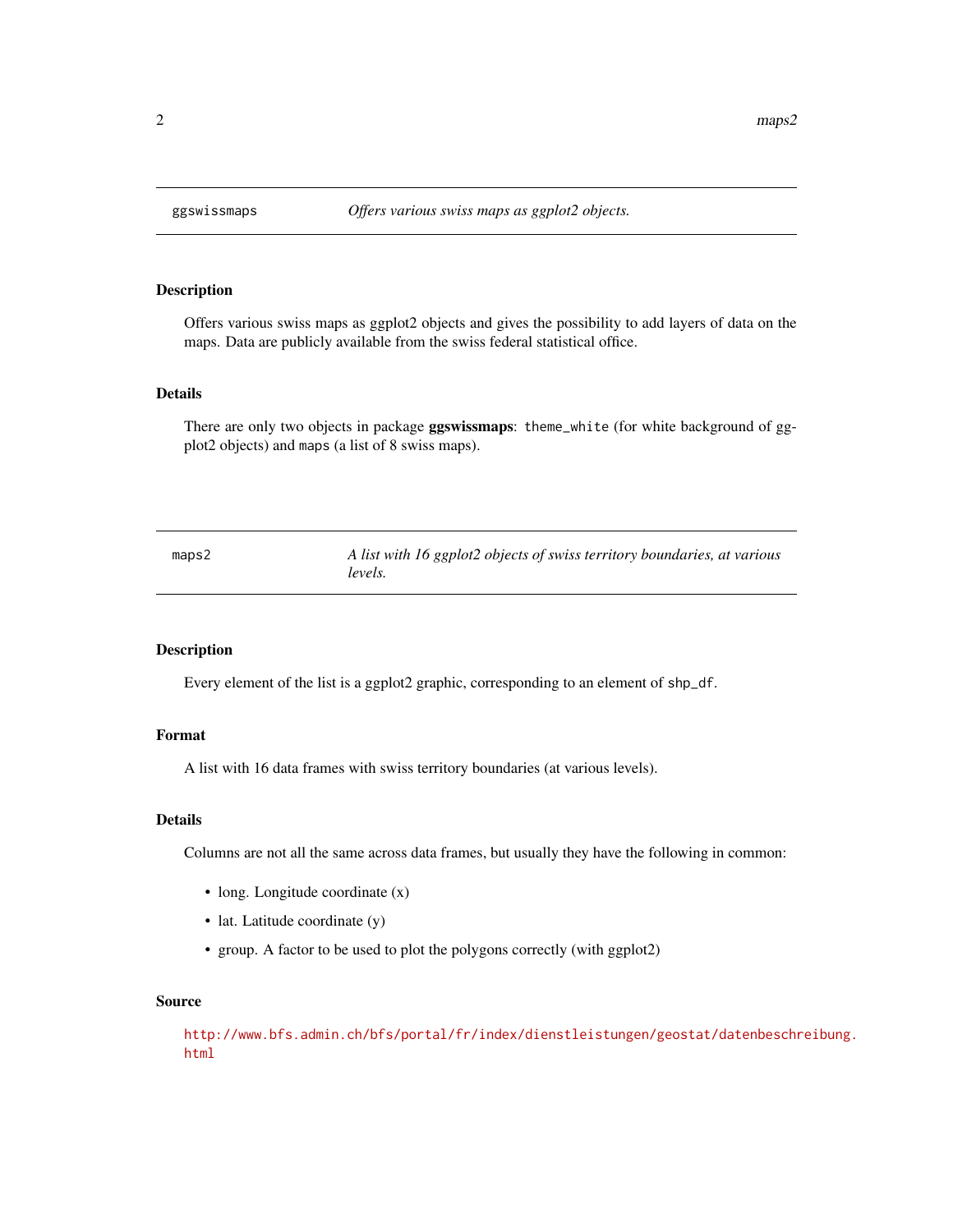<span id="page-2-0"></span>maps2\_

## Examples

```
class(maps2)
length(maps2)
names(maps2)
# str(maps2[["g1k15"]])
# By name
maps2[["g1k15"]]
# By index
maps2[[5]]
```
maps2\_ *Prepares the base of a map, starting from a data frame with longitude (long) and latitude (lat) coordinates, as a ggplot2 object*

## Description

Prepares the base of a map, starting from a data frame with longitude (long) and latitude (lat) coordinates, as a ggplot2 object

#### Usage

```
maps2_(data, mapping = ggplot2::aes_string(x = "long", y = "lat", group =
  "group"))
```
#### Arguments

| data    | data frame with longitude, latitude and group coordinates of a territory (poly-<br>gons)                                                                                                                   |
|---------|------------------------------------------------------------------------------------------------------------------------------------------------------------------------------------------------------------|
| mapping | Aesthetic mappings, as character strings (link{ggplot2::aes_string}). De-<br>faults are $x =$ "long", $y =$ "lat" and group = "group" (these work with<br>every element of the list shp_df of ggswissmaps) |

## Examples

data(shp\_df) maps2\_(data = shp\_df[[1]])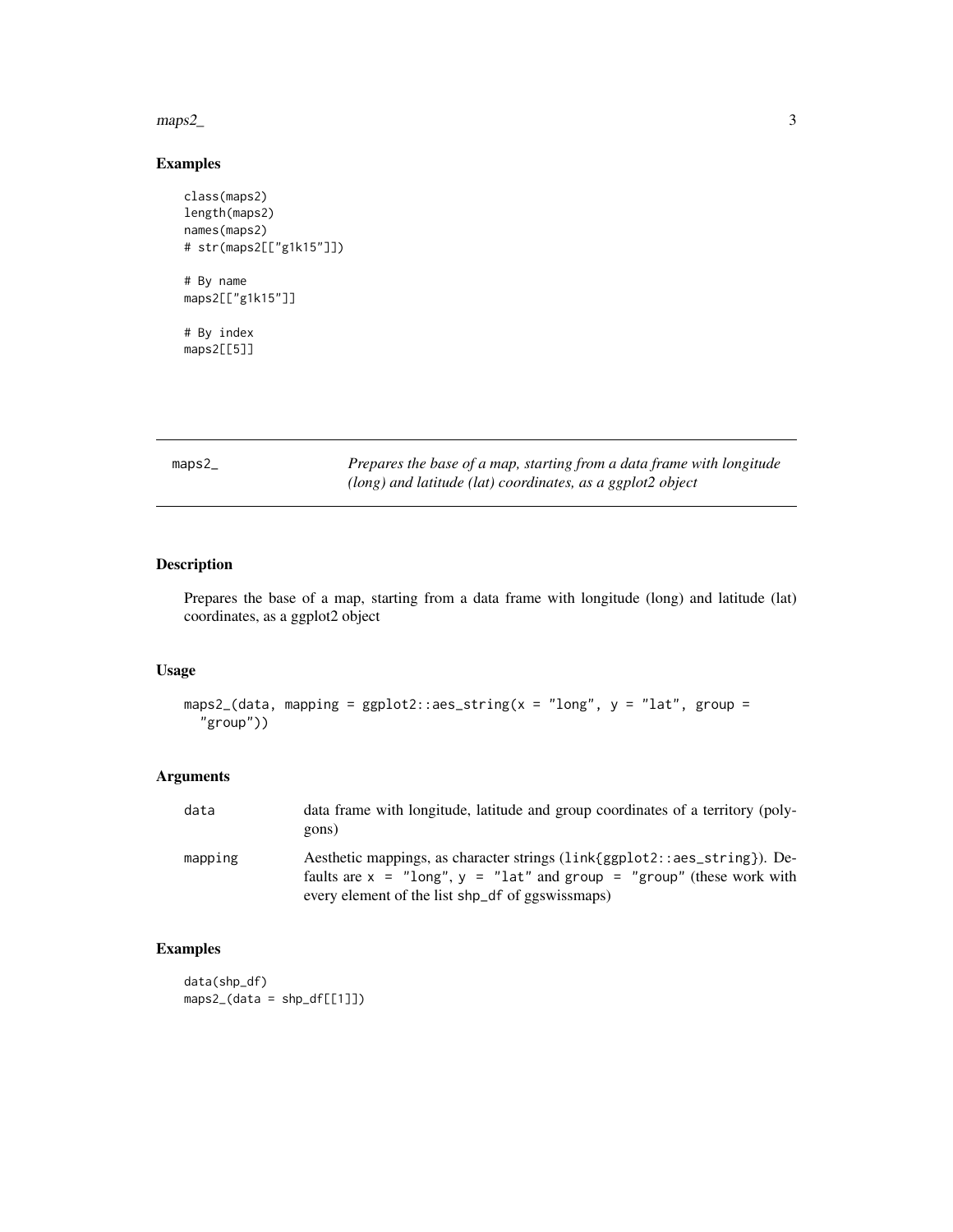<span id="page-3-0"></span>

#### Description

Every element of the list is a data frame, which can be used with ggplot2.

#### Format

A list with 16 data frames with swiss territory boundaries (at various levels).

#### Details

Columns are not all the same across data frames, but usually they have the following in common:

- long. Longitude coordinate  $(x)$
- lat. Latitude coordinate (y)
- group. A factor to be used to plot the polygons correctly (with ggplot2)

#### Source

[http://www.bfs.admin.ch/bfs/portal/fr/index/dienstleistungen/geostat/datenbeschr](http://www.bfs.admin.ch/bfs/portal/fr/index/dienstleistungen/geostat/datenbeschreibung.html)eibung. [html](http://www.bfs.admin.ch/bfs/portal/fr/index/dienstleistungen/geostat/datenbeschreibung.html)

#### Examples

```
data(shp_df)
class(shp_df)
length(shp_df)
names(shp_df)
str(shp_df[["g1k15"]])
```
theme\_white *theme\_white is a ggplot2 theme object and can be added to a ggplot2 object to eliminate axes, ticks and put white background*

#### Description

theme\_white is a ggplot2 theme object and can be added to a ggplot2 object to eliminate axes, ticks and put white background

#### Usage

theme\_white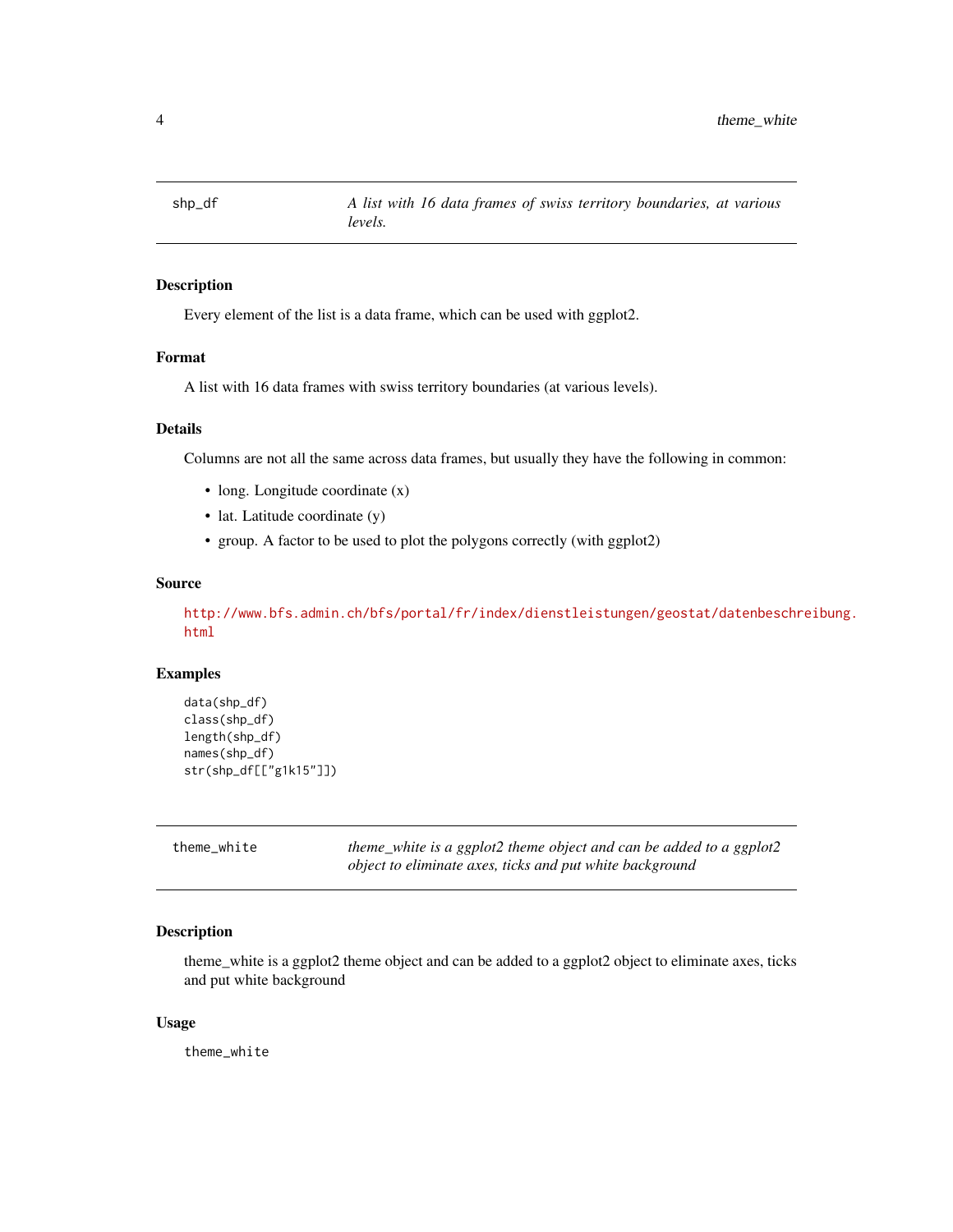<span id="page-4-0"></span>theme\_white\_f 5

### Format

An object of class theme (inherits from gg) of length 8.

| theme white f | theme_white_f is a ggplot2 theme function that can be added to a gg- |
|---------------|----------------------------------------------------------------------|
|               | plot2 object to eliminate axes, ticks and put white background       |

## Description

theme\_white\_f is a ggplot2 theme function that can be added to a ggplot2 object to eliminate axes, ticks and put white background

## Usage

```
theme_white_f(base_size = 12, base_family = "")
```
## Arguments

| base size   | base font size   |
|-------------|------------------|
| base_family | base font family |